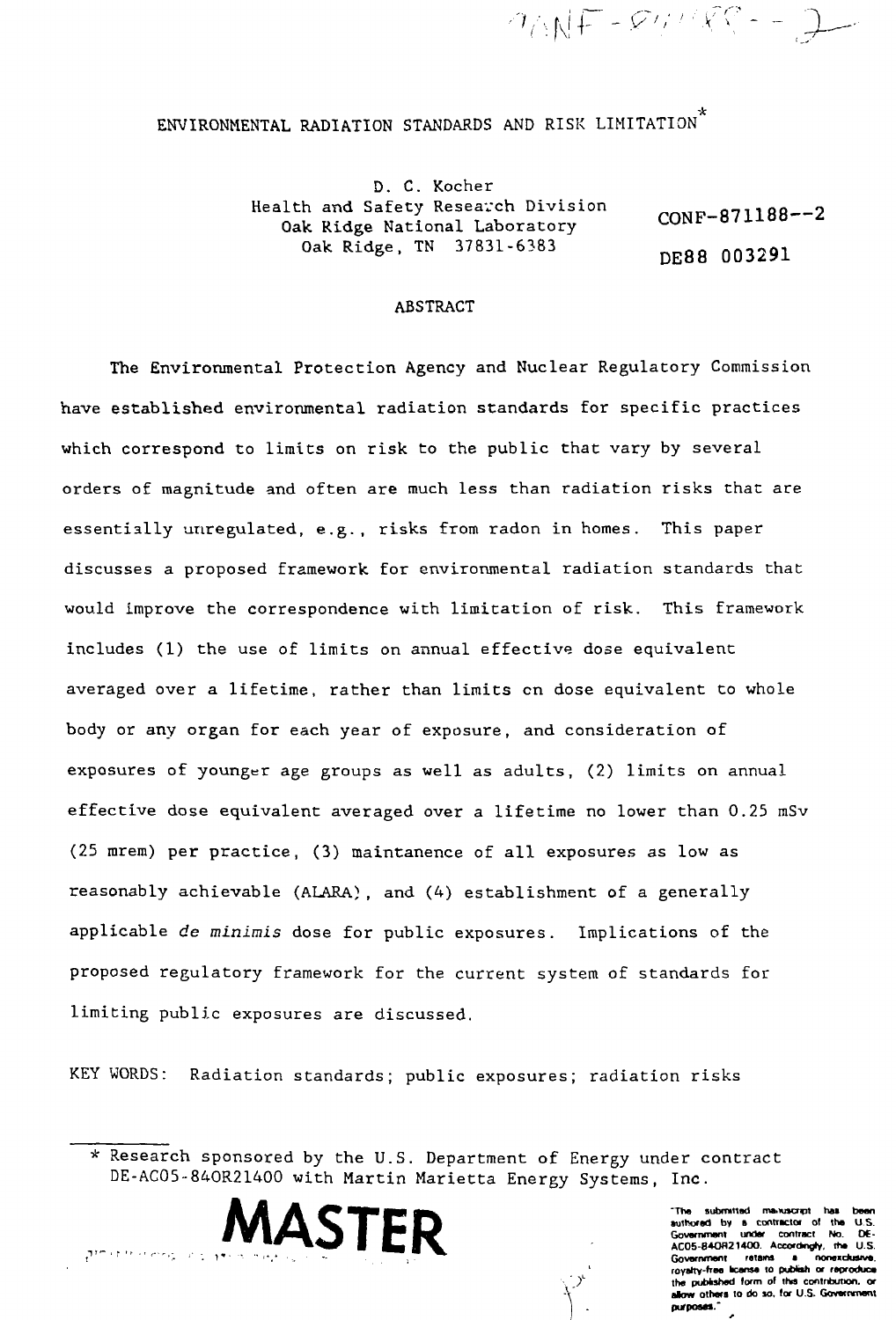#### INTRODUCTION

This paper presents a proposed regulatory framework for limiting radiation exposures of the public that would provide a reasonable correspondence with limitation of risk. The impetus for this proposal is the observation that current environmental radiation standards for specific practices, as promulgated by the Environmental Protection Agency (EPA) and the Nuclear Regulatory Commission (NRC), provide limits on risk that (1) may vary by several orders of magnitude, (2) often are much less than radiation risks that are essentially unregulated, and (3) in some cases are less than risks that are generally regarded as negligible. Thus, the effectiveness of the current system of radiation standards in relation to limitation of risk to the public is called into question.

#### CURRENT REGULATORY FRAMEWORK FOR LIMITING PUBLIC EXPOSURES

The current regulatory framework for limiting radiation exposures of the public in the U.S. involves (1) generally applicable radiation protection standards and (2) environmental radiation standards for specific practices.

#### Radiation Protection Standards

Radiation protection standards for the public are applicable to all sources of exposure, exclusive of natural background and deliberate medical practices. Such standards are regarded as necessary for protection of public health and are based on an assumed limit on acceptable risk from radiation exposure.

 $\overline{2}$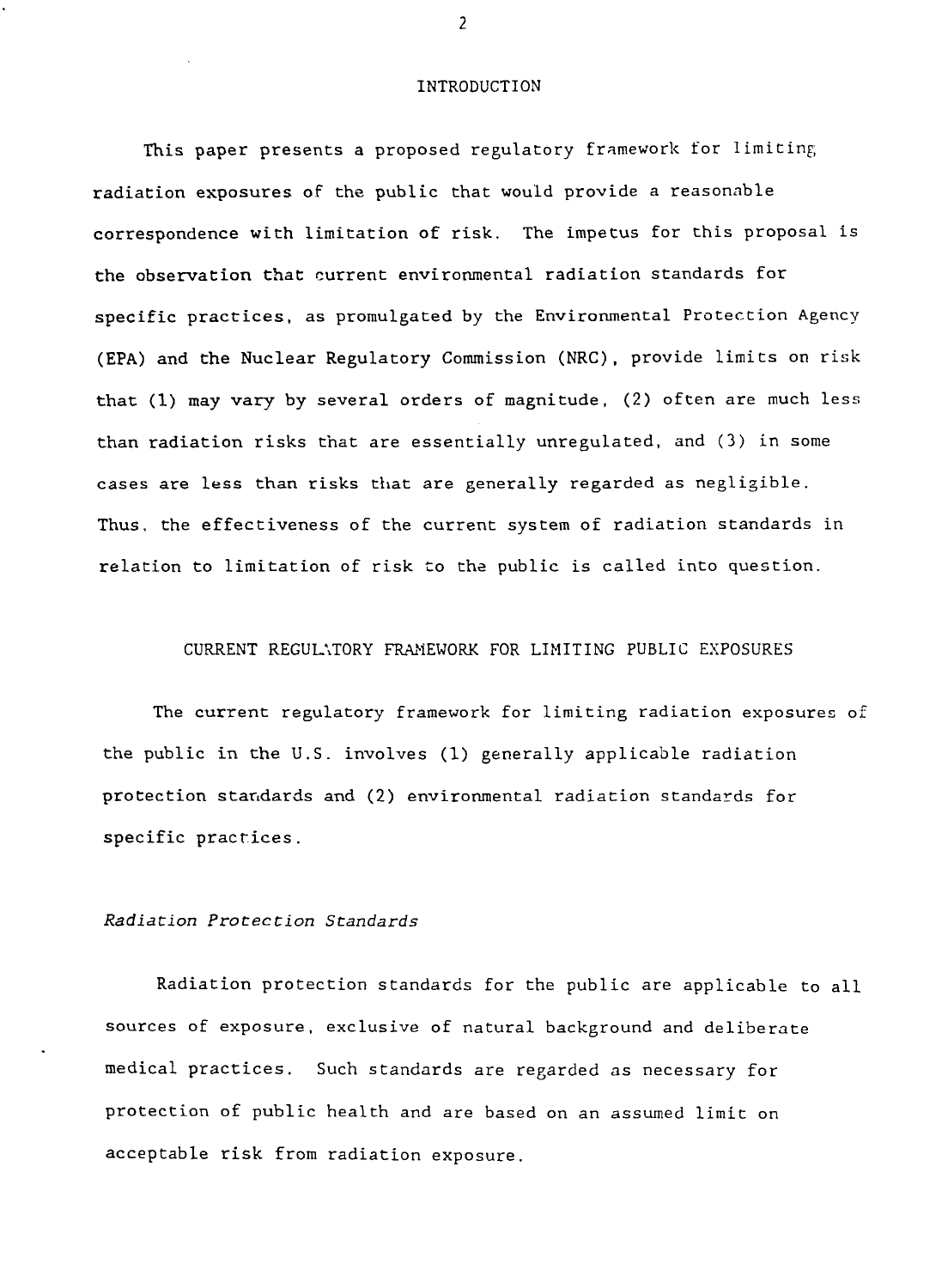Current radiation protection standards for the public include (1) a limit on annual dose equivalent from uniform whole-bodv irradiation of 0.5 rem and (2) maximum permissible concentrations of radionuclides in air and water which correspond to annual committed dose equivalents to whole body or any organ from inhalation or ingestion.  $\frac{1}{1}$  In addition, all exposures should be maintained as low as reasonably achievable (ALARA).

Current recommendations of the International Commission on Radiological Protection (ICRP) $^{\mathrm{2}}$  and the National Council on Radiation Protection and Measurements (NCRP)<sup>3</sup> replace limits on annual dose equivalent to whole body or any organ by limits on annual effective dose 4 equivalent. These recommendations include (1) a principal limit on annual effective dose equivalent of 1 mSv (0.1 rem) for continuous exposure and (2) a subsidiary limit on annual effective dose equivalent of 5 mSv (0.5 rem) for occasional exposure, provided the annual effective dose equivalent averaged over a lifetime does not exceed 1 mSv (0.1 rem).

## Environmental Radiation Standards

Environmental radiation standards apply to specific practices and are based primarily on (1) levels of public exposure that are judged to be reasonably achievable using best-available effluent control technologies or (2) reduction of environmental radioactivity to levels near ambient background. Thus, environmental radiation standards are not based on the need for limitation of risk per se, but they result essentially from application of the ALARA principle to standard setting itself. The importance of these standards is that they provide a practical set of requirements for limiting public exposures which assure that generally

 $\overline{\mathbf{3}}$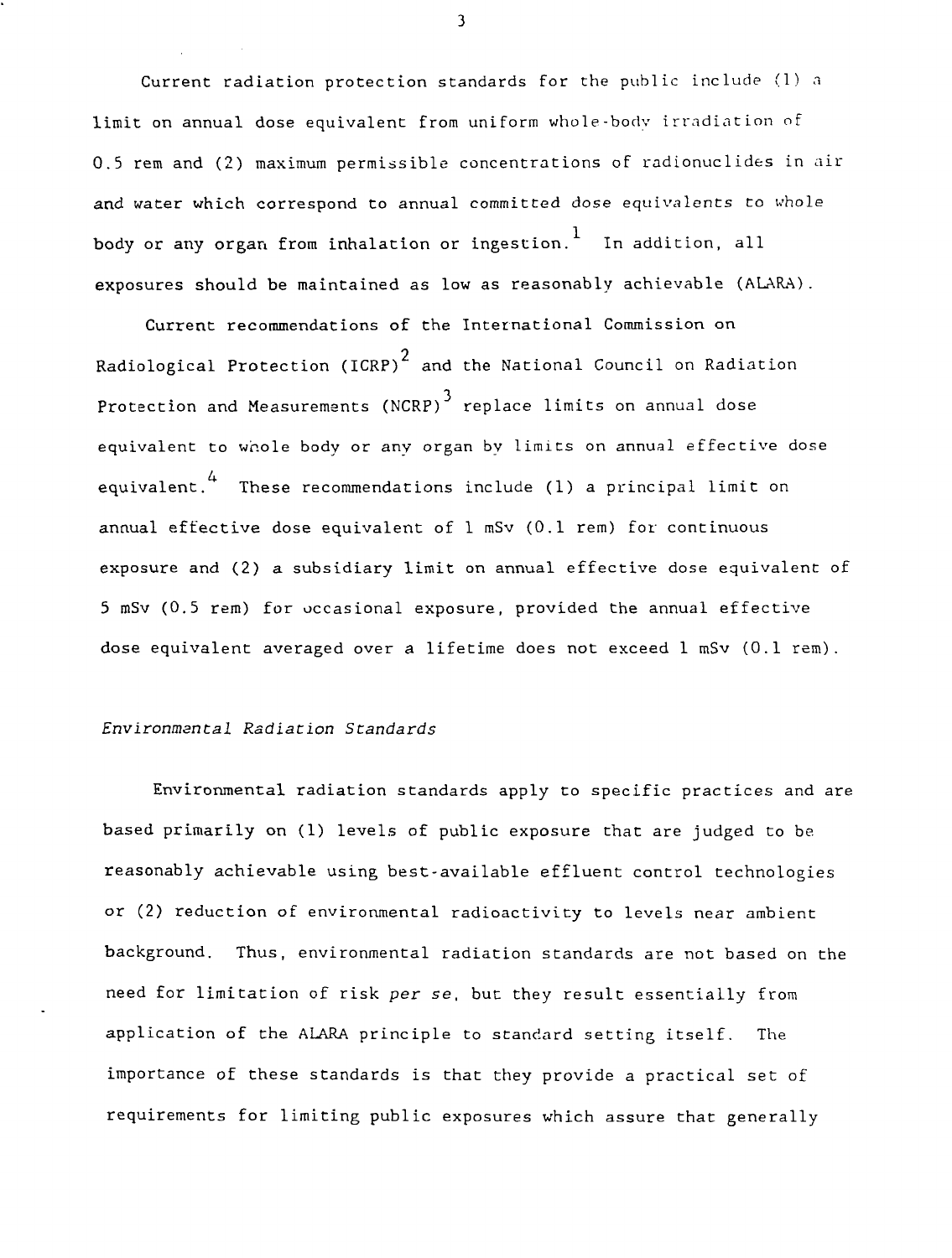applicable radiation protection standards will be met.

Environmental radiation standards for several practices have been established by the EPA and the NRC.  $6-12$  Many of these standards include a limit on annual dose equivalent to whole body of 25 mrem.  $6, 8, 10-12$  Thus, a de facto environmental radiation standard for many practices is a limit on annual effective dose equivalent of 25 mrem (0.25 mSv). Federal agencies have also issued guidance that concentrations of radon in homes should not exceed 4 pCi/L, in order to limit risks to the public to acceptable levels.<sup>13</sup>

## LIMITS ON RISK ASSOCIATED WITH CURRENT RADIATION STANDARDS

This section discusses the correspondence between current radiation standards for the public and limitation of risk. We first consider a particular example.

Several environmental radiation standards contain limits on annual dose equivalent of 25 mrem to whole body, 75 mrem to thyroid, or 25 mrem to any other organ.  $6, 8, 10, 11$  If we assume a risk factor for uniform whole-body irradiation of 2 x  $10^{-4}\,$  rem $^{-1}\,$  and weighting factors for  ${\sf specific}$  organs recommended by the ICRP, $^{14}$  then the annual risk corresponding to these dose limits ranges from 5 x  $10^{-6}$  for whole body to 2 x  $10^{-7}$  for bone surfaces. Thus, the limits on risk associated with the standards for several practices may vary by as much as a factor of 30.

A general comparison of lifetime risks associated with radiation protection and environmental radiation standards, including the Federal guidance on radon in homes, is given in Table 1. The estimated risks assume exposure over 70 years, and the risk factor and organ-specific

 $\overline{4}$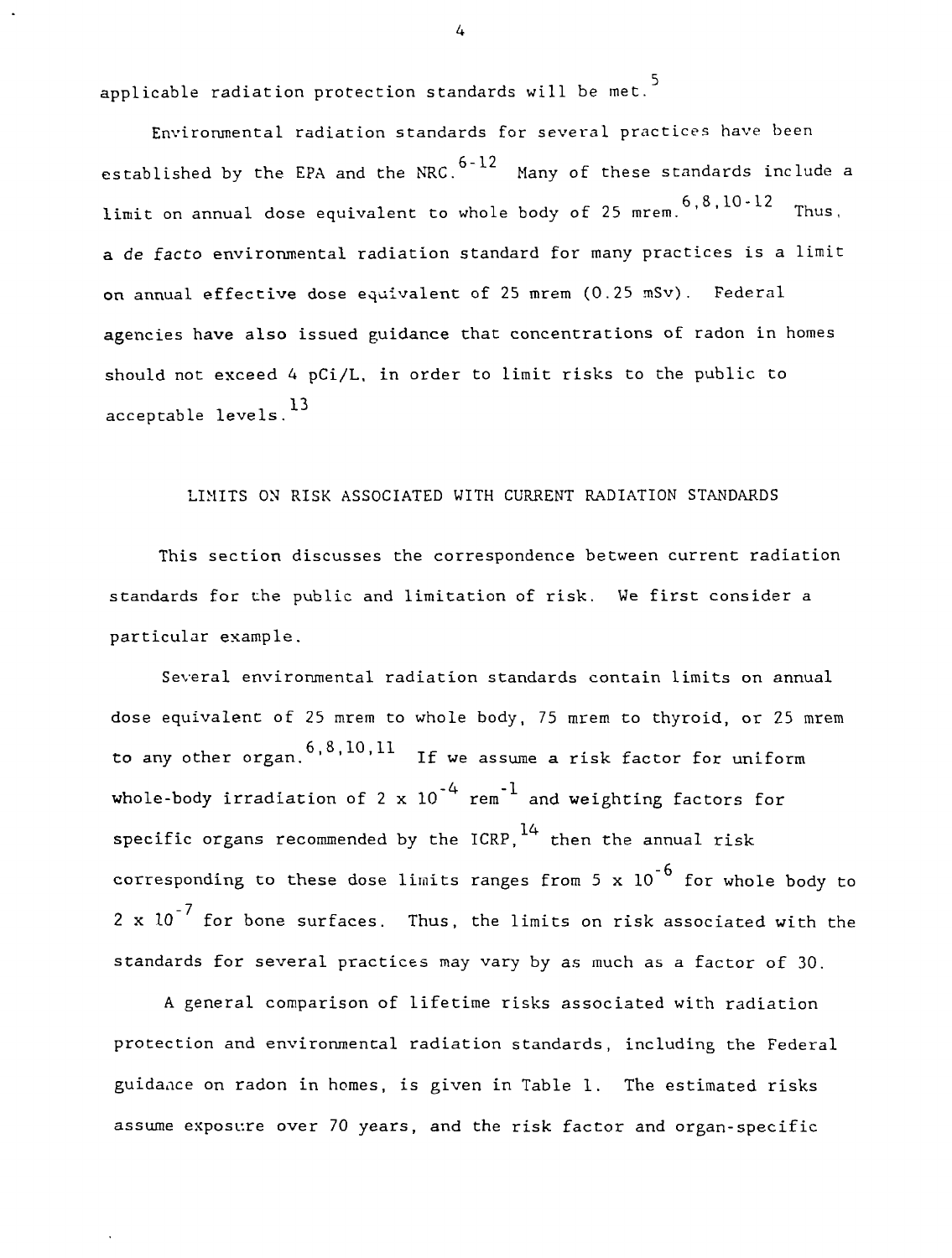weighting factors again are those recommended by the ICRP. $^{14}$  -The assumptions used in some cases are descrihed below.

- The value for radon in homes is the mean of the range of estimates in the Federal guidance, assuming a radon concentration of 4 pCi/L and an indoor residence time of  $75\$ .  $^{13}$
- The value for uranium and thorium mill tailings is based on the 22 limits on (1) concentration of outdoor Rn, (2) concentrations of **o o fi 2 ° ^** Ra in soil, (3) concentration of fhood! We daughter products, and (4) indoor gamma radiation level.<sup>8,9</sup> The risks from  $222_{\rm Rn}$  and daughter products are based on the mean annual effective dose equivalents per unit concentration or exposure for outdoor and indoor  $\mathbf{p}$  and indication or exposure for  $\mathbf{p}$  $\sim$  The risk from  $\sim$  R assumes external photon exposure above ground for daughter products in secular equilibrium with the parent, absorbed dose rates in air above ground per unit concentration of radionuclides in soil,  $*$  indoor and outdoor residence times of 85% and  $15\frac{15}{10}$  respectively, a shielding factor during indoor residence of 0.7,  $^{17}$  and a ratio of effective dose equivalent to absorbed dose in air of  $0.7$ . The risk from indoor gamma radiation assumes an indoor residence time of  $85\frac{15}{10}$ and a ratio of effective dose equivalent to air exposure of  $0.6$ .
- The values for drinking water are based on (1) the limits on concentration of  $^{226}$ Ra plus  $^{228}$ Ra and on annual dose equivalent to whole body or any organ from man-made, beta/gamma-emitting radionuclides,  $\begin{pmatrix} 7 \\ 2 \end{pmatrix}$  a daily water intake of 2 liters, and

and a ratio of effective dose equivalent to air exposure of  $\theta$ 

<sup>\*</sup> The results in Appendix H of ref. 16 should be increased by a factor of 94 to correct an error in the calculations.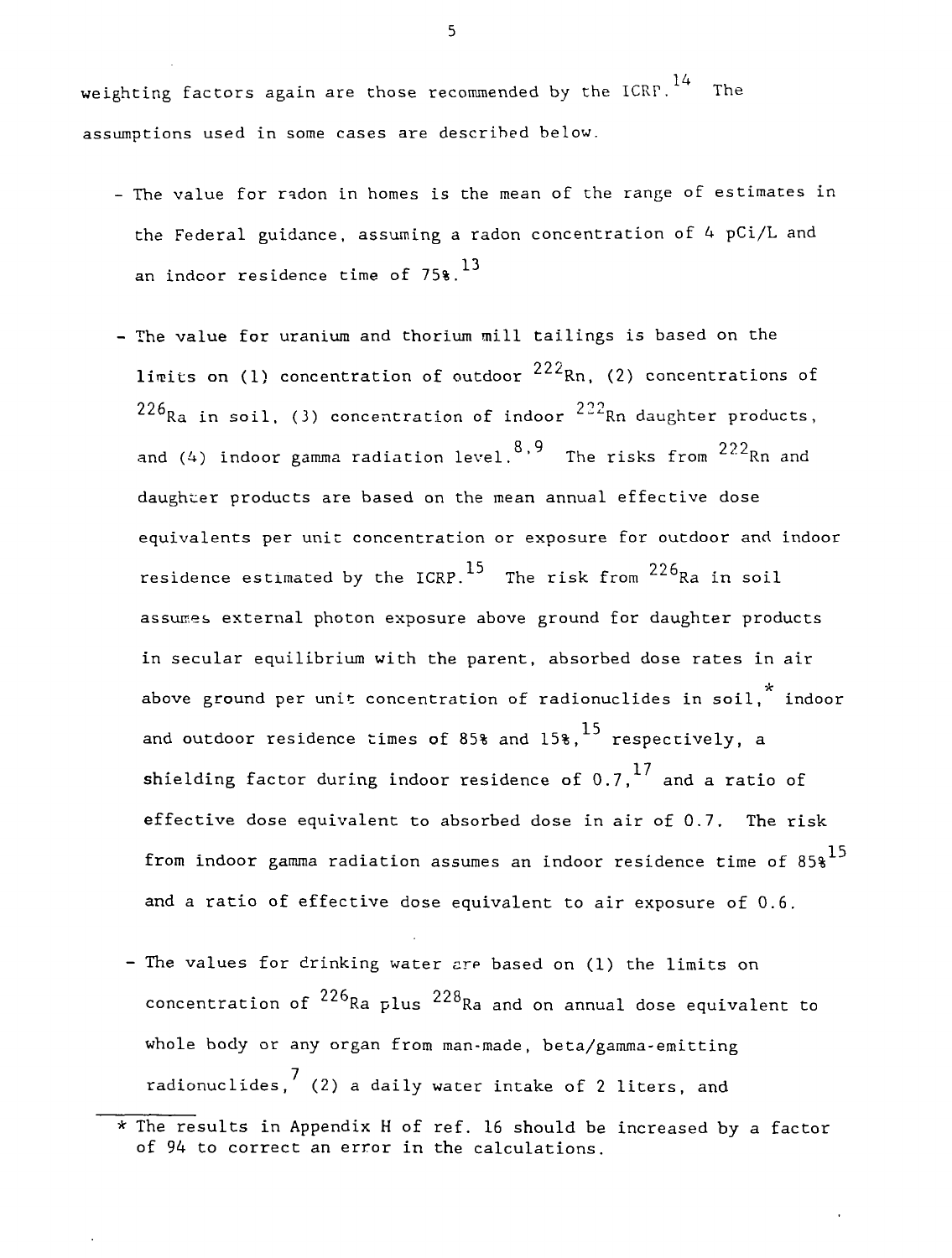- (3) effective dose equivalents and dose equivalents to sperific organs per unit activity ingested. $^{18}$
- The value for high-level waste disposal is the average risk to an individual in the current U.S. population, based on a limit of 1,000 health effects per repository over 10,000 years. $^{10}$

In comparing the results in Table 1, it should be borne in mind that (1) radiation protection standards apply to all sources, excluding natural background, whereas other standards apply to specific practices, (2) standards for drinking water and high-level waste disposal limit risks to average individuals in the population, whereas other standards apply to maximally exposed individuals, (3) the guidance on radon in homes and standards for drinking water and uranium and thorium mill tailings include contributions from natural background, and (4) the guidance on radon in homes is not a standard for limiting public exposures. Nonetheless, the following conclusions may be drawn from Table 1.

- The risks associated with different environmental radiation standards for specific practices, excluding the standard for high-level waste disposal, vary by nearly four orders of magnitude.
- The risks associated with all environmental radiation standards for specific practices are less than the risk associated with the guidance on radon in homes, which is a radiation risk that is essentially unregulated.
- The risks associated with the guidance on radon in homes and the uranium and thorium mill tailings standard are higher than the risks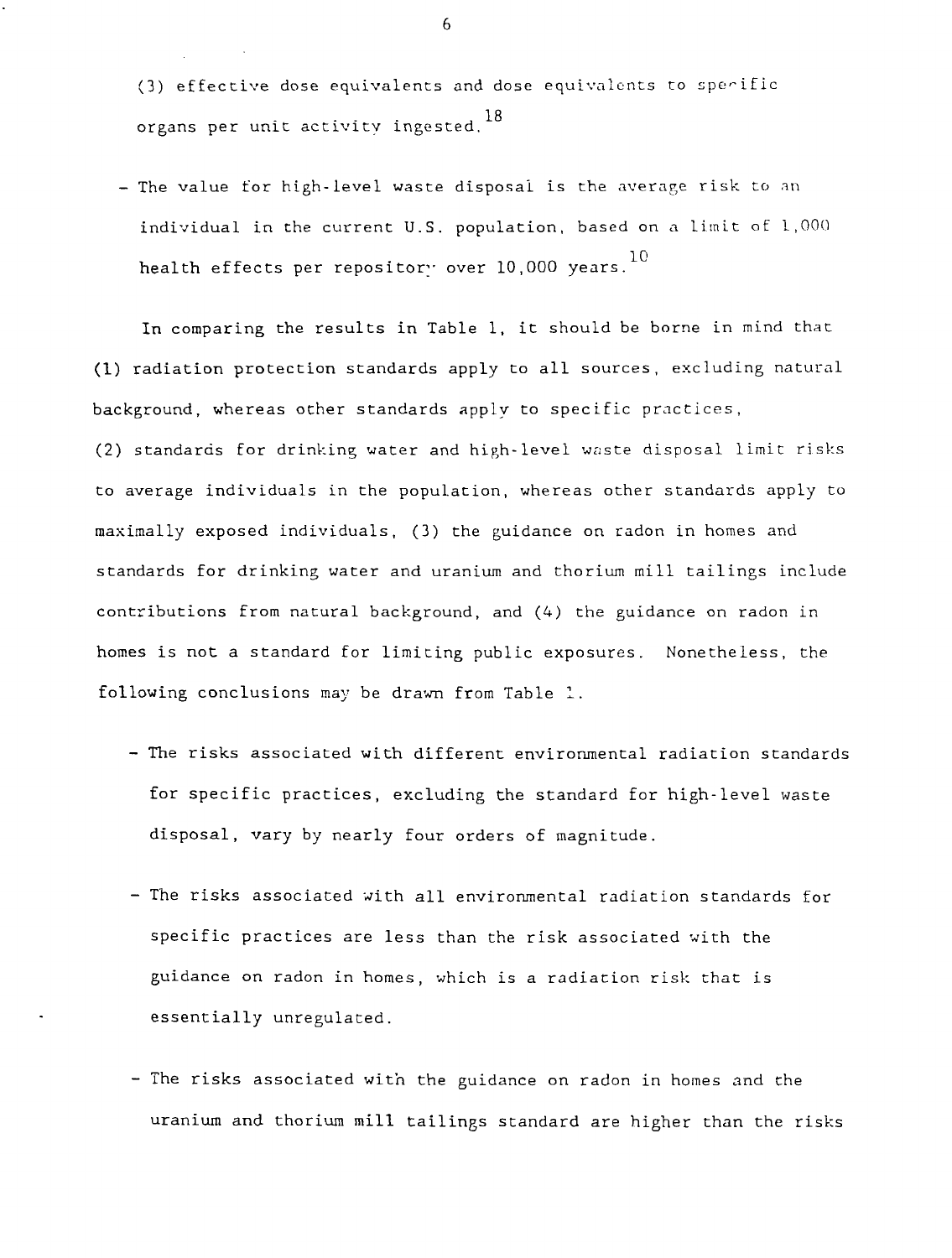associated with the NRC's radiation protection standard and the standard recommended by the ICRP and the NCRP.

- The risks associated with several environmental radiation standards for specific practices are comparable to or less than the negligible risk level of about  $10^{-5}$  recommended by the NCRP.<sup>3</sup>

Thus, the results in Table 1 demonstrate that current environmental radiation standards generally provide a poor correspondence with any desired limit on risk to members of the public.

#### PROPOSED REGULATORY FRAMEWORK FOR LIMITING PUBLIC EXPOSURES

This section presents a proposed regulatory framework for limiting radiation exposures of the public that would (1) provide a reasonable correspondence with limitation of risk, (2) establish limits on risk for specific practices that are well above levels regarded as negligible, and (3) minimize impacts on the current system of standards.

## Limitation of Lifetime Risk to the Public

An essential aspect of the proposed regulatory framework for limiting public exposures is the assumption that limitation of lifetime risk, rather than risk for each year of exposure, is the fundamental goal of standards for limiting exposures of individuals,  $14$  and that exposures of younger age groups as well as adults should be taken into account. Furthermore, for regulatory purposes, the effective dose equivalent is assumed to be a reasonable surrogate for risk from radiation exposure.

 $\overline{7}$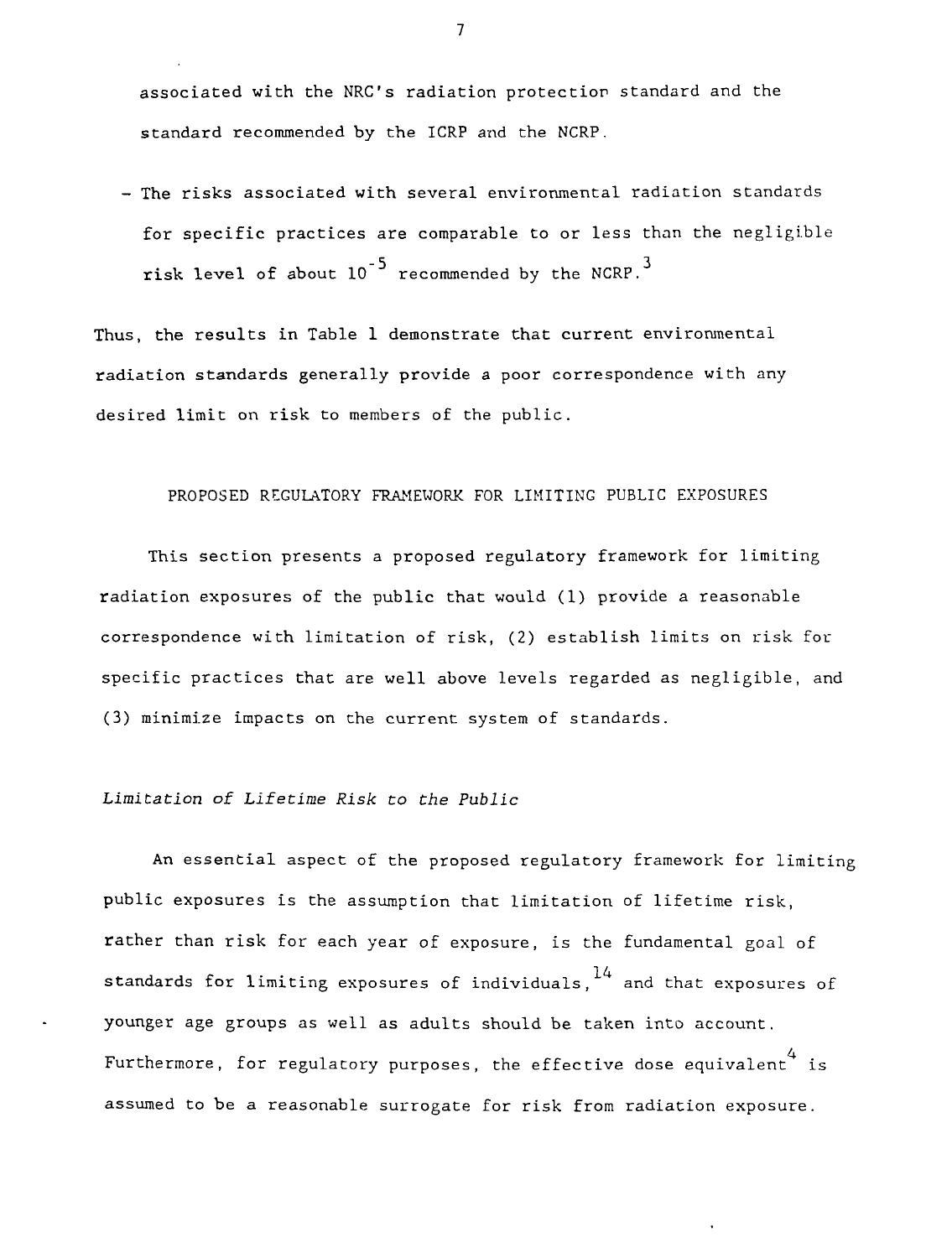The importance of exposures of younger age groups in obtaining a reasonable correspondence between standards expressed as limits on effective dose equivalent and limitation of lifetime risk is discussed 19 elsewhere. Age-dependent calculations of dose from ingestion of radionuclides have shown that the dose from intakes by infants may be one-to-two orders of magnitude greater than the annual dose from intakes by adults. Thus, the usual practice of limiting dose to the public for each year of exposure (1) could lead to annual doses to infants that exceed limits in radiation protection standards if the dose is calculated only for adults, as is often the case, even when the limit on annual dose equivalent for a specific practice is as low as 25 mrem, and (2) could overestimate lifetime risk from chronic exposures, which are likely for many practices, by more than an order of magnitude if the dose limit is applied to infants. A much closer correspondence with lifetime risk is obtained if standards are expressed as limits on annual effective dose equivalent averaged over a lifetime.

## Proposed Regulatory Framework

Based on the foregoing discussions, the following regulatory framework for limiting radiation exposures of the public is proposed.

- In generally applicable radiation protection standards, establish a principal limit on annual effective dose equivalent averaged over a lifetime of 0.1 rem (1 mSv) and a subsidiary limit on effective dose equivalent for any year of  $0.5$  rem  $(5 \text{ mSv})$ , in accordance with  $2$  and the NCDD  $3$ current recommendations of the ICRP and the NCRP. Exposures of younger age groups as well as adults should be taken into account in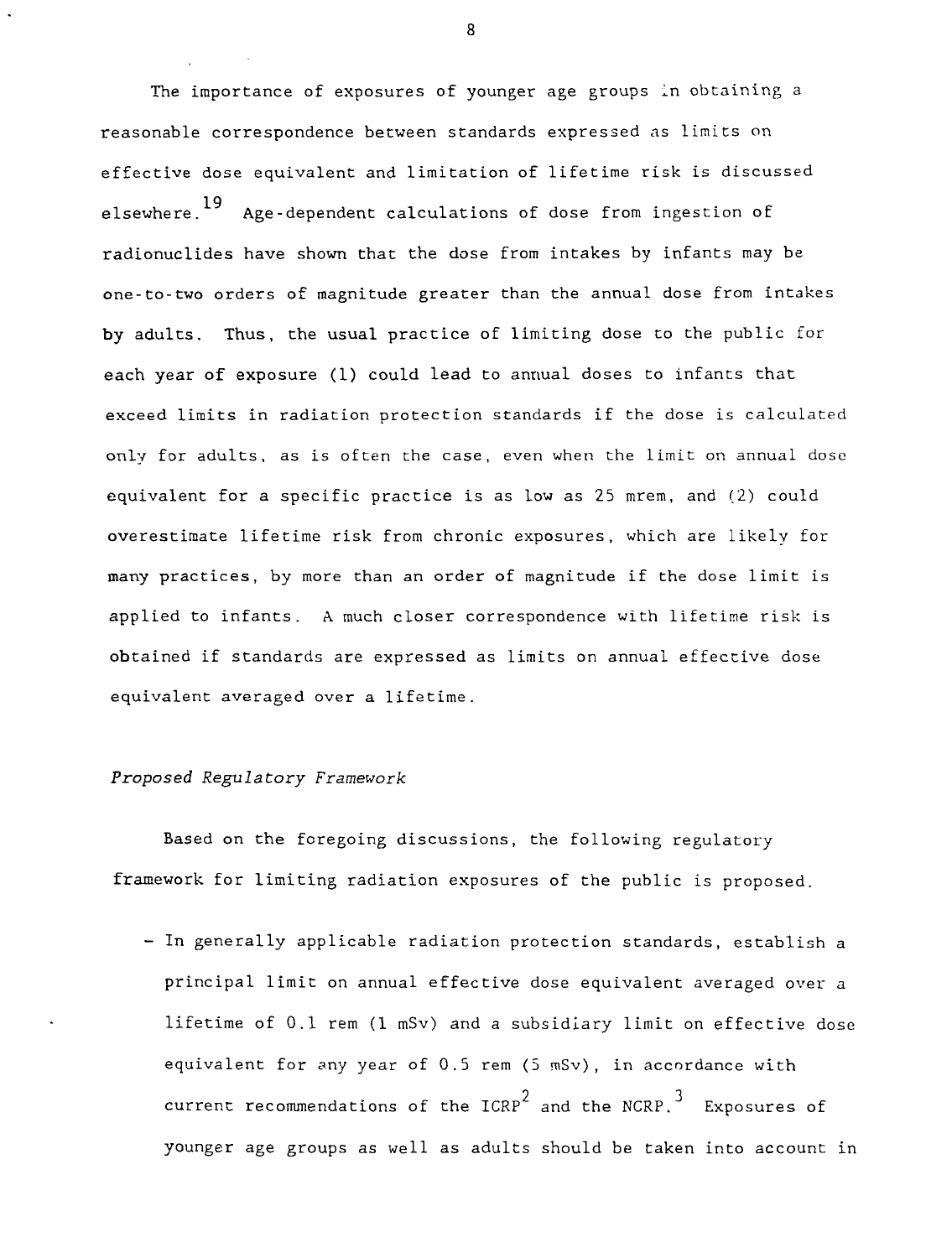evaluating annual effective dose equivalents and their average over a lifetime.

- Express environmental radiation standards for practices that do not primarily involve naturally occurring radionuclides in terms of limits on annual effective dose equivalent averaged over a lifetime.
- In environmental radiation standards that primarily involve naturally occurring radionuclides, specify limits on annual dose equivalent averaged over a lifetime to the extent practicable. Secondary limits on concentrations of radionuclides in the environment could also be specified, as in some current standards, $^{7\text{-}9}$  but these limits should be clearly related to dose.
- 1-3 - Specify that all exposures should be maintained ALARA.
- Establish limits on annual effective dose equivalent averaged over a lifetime in environmental radiation standards at levels no lower than 25 mrem (0.25 mSv) per practice, in order to avoid setting limits at levels that correspond to negligible risks to the public. However, maximum doses lower than the limit could be achieved by use of the ALARA principle.
- Establish a generally applicable de minimis dose for public exposures, i.e., a limit below which reductions in dose using the 3 ALARA principle would be deliberately and specifically curtailed. In accordance with current NCRP recommendations, an annual effective dose equivalent averaged over a lifetime in the range 1-5 mrem (0.01-0.05 mSv) is suggested as *de* minimis. $^{20}$  . In conjunction with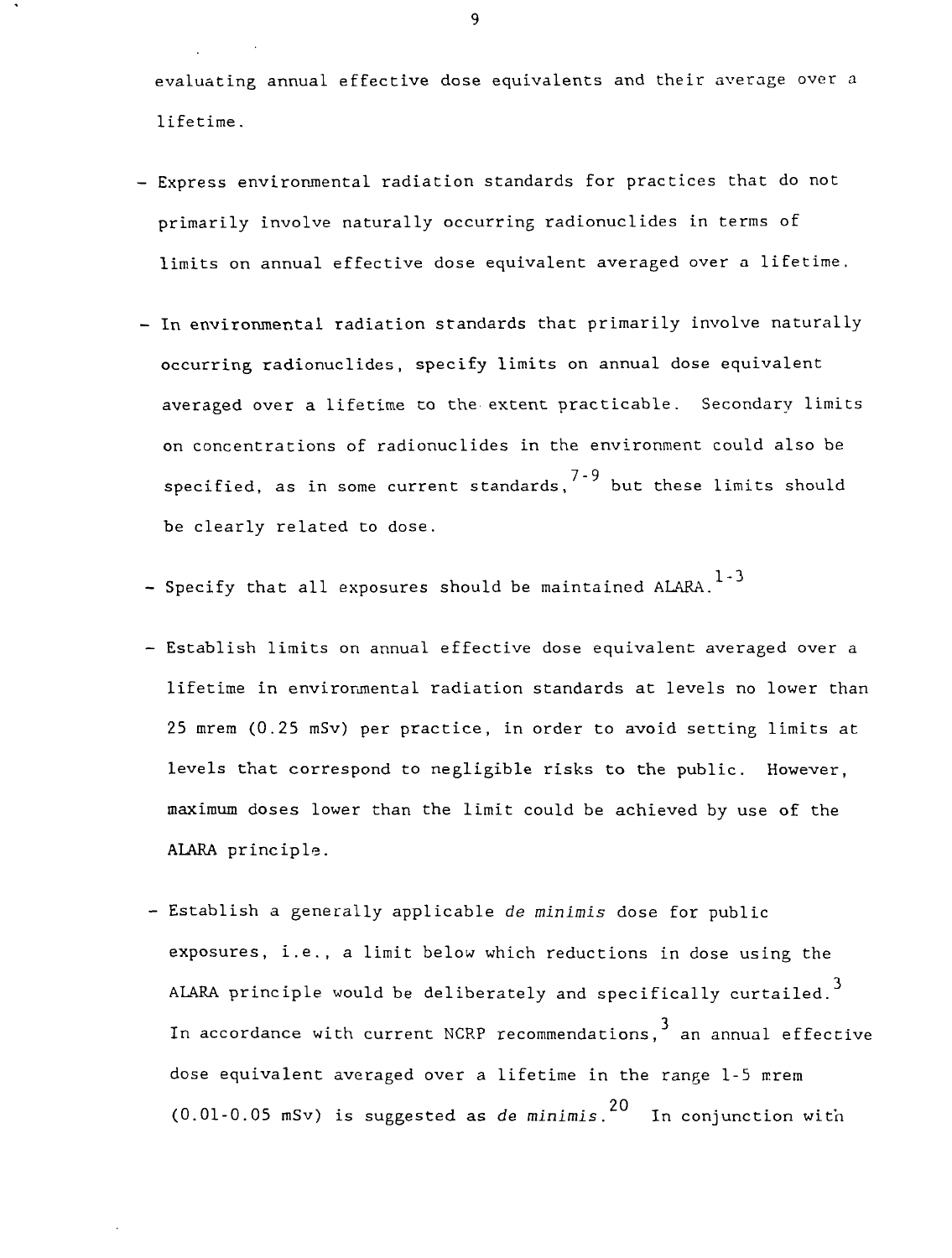the proposed dose limit for specific practices described above, this de minimis dose would provide a substantial range over which the ALARA principle could be applied.

### Implications of Proposed Framework for Current Standards

The proposed regulatory framework would require some changes in the current system of radiation protection and environmental radiation standards. The most important changes are described below.

- All standards and dose-assessment methods would need to take into account the age-dependence of the effective dose equivalent.
- Environmental radiation standards which contain limits on annual dose equivalent of 25 mrem to whole body, 75 mrem to thyroid, and 25 or  $75$  mrem to any other organ  $6,8,10-12$  could be changed, with minimal disruption, to specify a limit on annual effective dose equivalent averaged over a lifetime of 25 mrem  $(0.25 \text{ mSv})$ .
- 8,9 - In standards for uranium and thorium mill tailings, ' limits on environmental concentrations of radionuclides could be retained as secondary standards. However, they would need to be related to specified limits on annual effective dose equivalent averaged over a lifetime to the extent practicable.
- Current drinking water standards<sup>7</sup> would require significant modification. First, the standards would need to specify a single limit on annual effective dose equivalent averaged over a lifetime for all radionuclides. Second, if the dose limit were set at the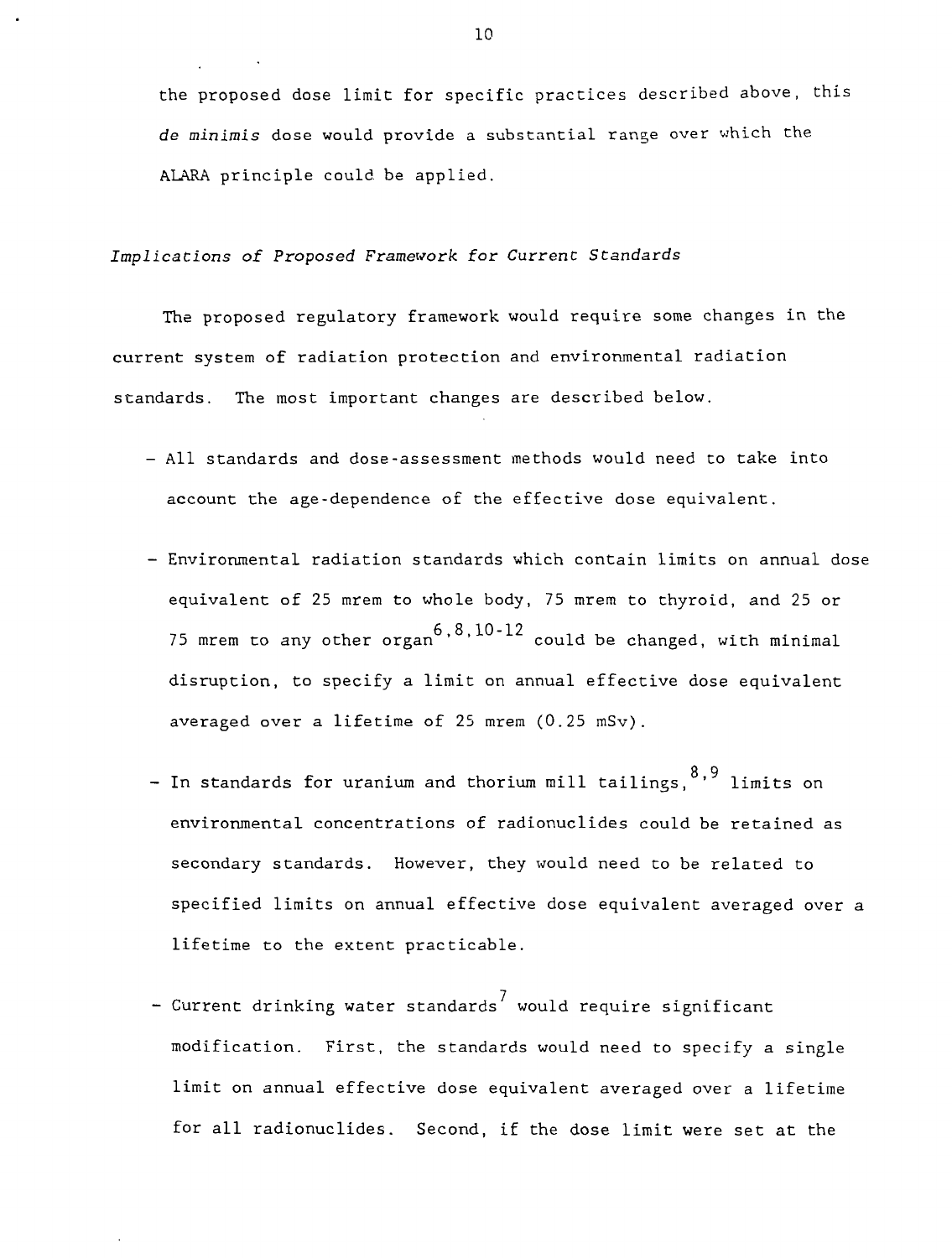proposed lower limit of 25 mrem (0.25 mSv) per practice, then the corresponding limit on risk would be considerably higher than the risks associated with current drinking water standards (see Table 1) which, in many cases, correspond to risks that are regarded as negligible.<sup>3</sup> Again, however, doses from drinking water could be reduced below the proposed limit by use of the ALARA principle.

#### Recent Developmencs in Radiation Protection Standards

A recent development in radiation protection standards for the public is to provide assurance that the dose limit from all sources will be met by specifying that the dose from individual sources should not exceed one-fourth of the  $1$ imit.<sup>3,5</sup> This approach takes into account that an individual is not likely to receive significant exposures from more than four sources.

For a limit on annual effective dose equivalent averaged over a lifetime of 0.1 rem  $(1 \text{ mSv})$  from all sources, this approach would result in a limit on annual effective dose equivalent averaged over a lifetime of 25 mrem (0.25 mSv) per source. Thus, the suggested source-related limit in radiation protection standards would correspond to the lower limit for practice-specific standards proposed in this paper.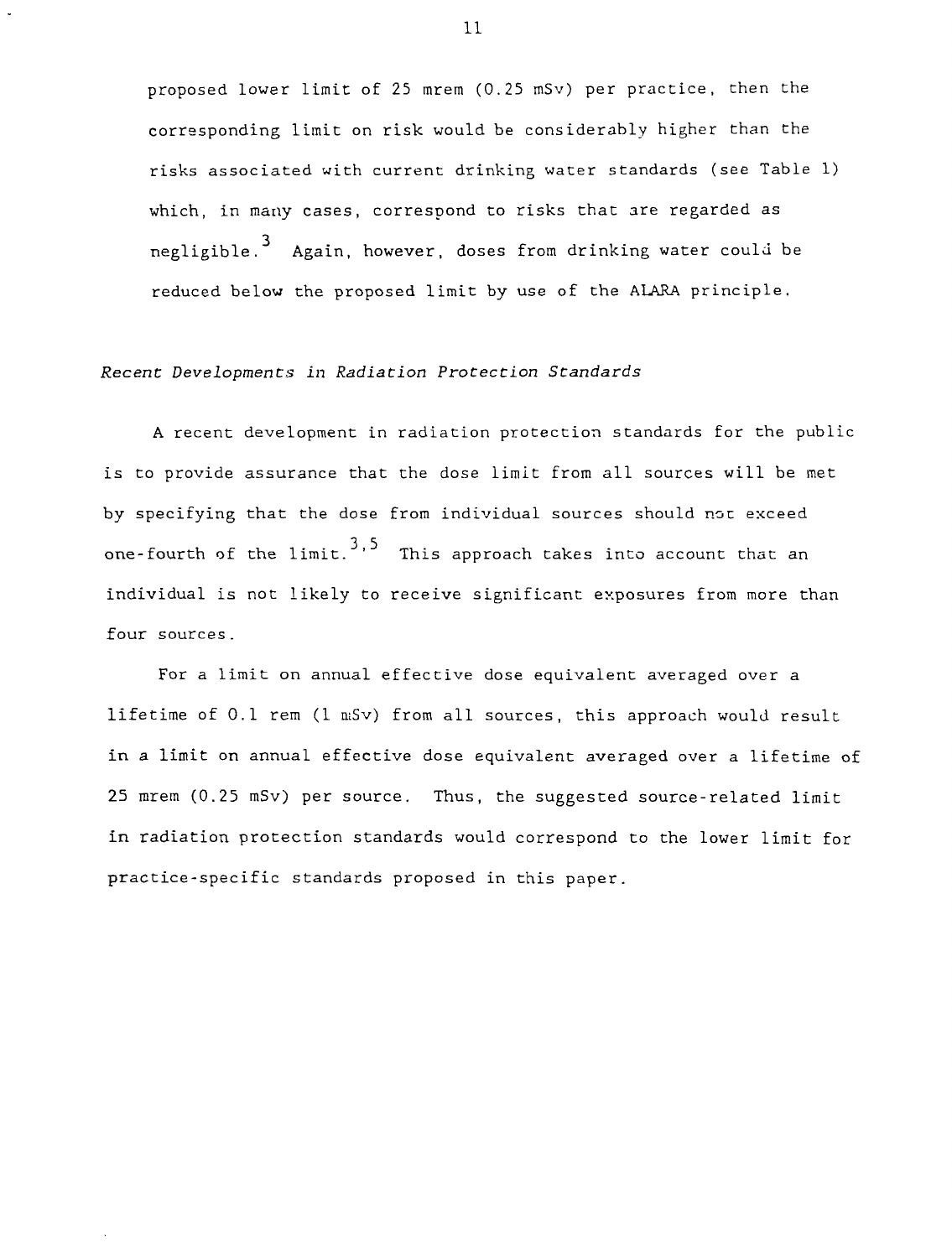#### REFERENCES

- 1. U.S. Nuclear Regulatory Commission, "Part 20 Standards for Protection Against Radiation," p. 247 in Code of Federal Regulations, Title 10, Parts 0 to 199, U.S. Government Printing Office, Washington, DC (1987).
- 2. International Commission on Radiological Protection, "Statement from the 1985 Paris Meeting of the International Commission on Radiological Protection," p. i in ICRP Publication 45, Ann. ICRP 15, No. 3 (1985).
- 3. National Council on Radiation Protection and Measurements, Recommendations on Limits for Exposure Co Ionizing Radiation, NCRP Report No. 91, NCRP, Bethesda, MD (1987).
- 4. International Commission on Radiological Protection, "A Compilation of the Major Concepts and Quantities in Use by ICRP," ICRP Publication 42, Ann. ICRP 14, No. 4 (1984).
- 5. R. E. Alexander, "A Logical Framework for Radiation Protection Standards for the Public," in Proceedings of the Topical Meeting on Population Exposure from the Nuclear Fuel Cycle, American Nuclear Society and Oak Ridge National Laboratory (in press).
- 6. U.S. Environmental Protection Agency, "Part 190 Environmental Radiation Protection Standards for Nuclear Power Operations," p. 6 in Code of Federal Regulations, Title 40, Parts 190 to 399, U.S. Government Printing Office, Washington, DC (1986).
- 7. U.S. Environmental Protection Agency, "Part 141 National Interim Primary Drinking Water Regulations," p. 521 in Code of Federal Regulations, Title 40, Parts 100 to 149, U.S. Government Printing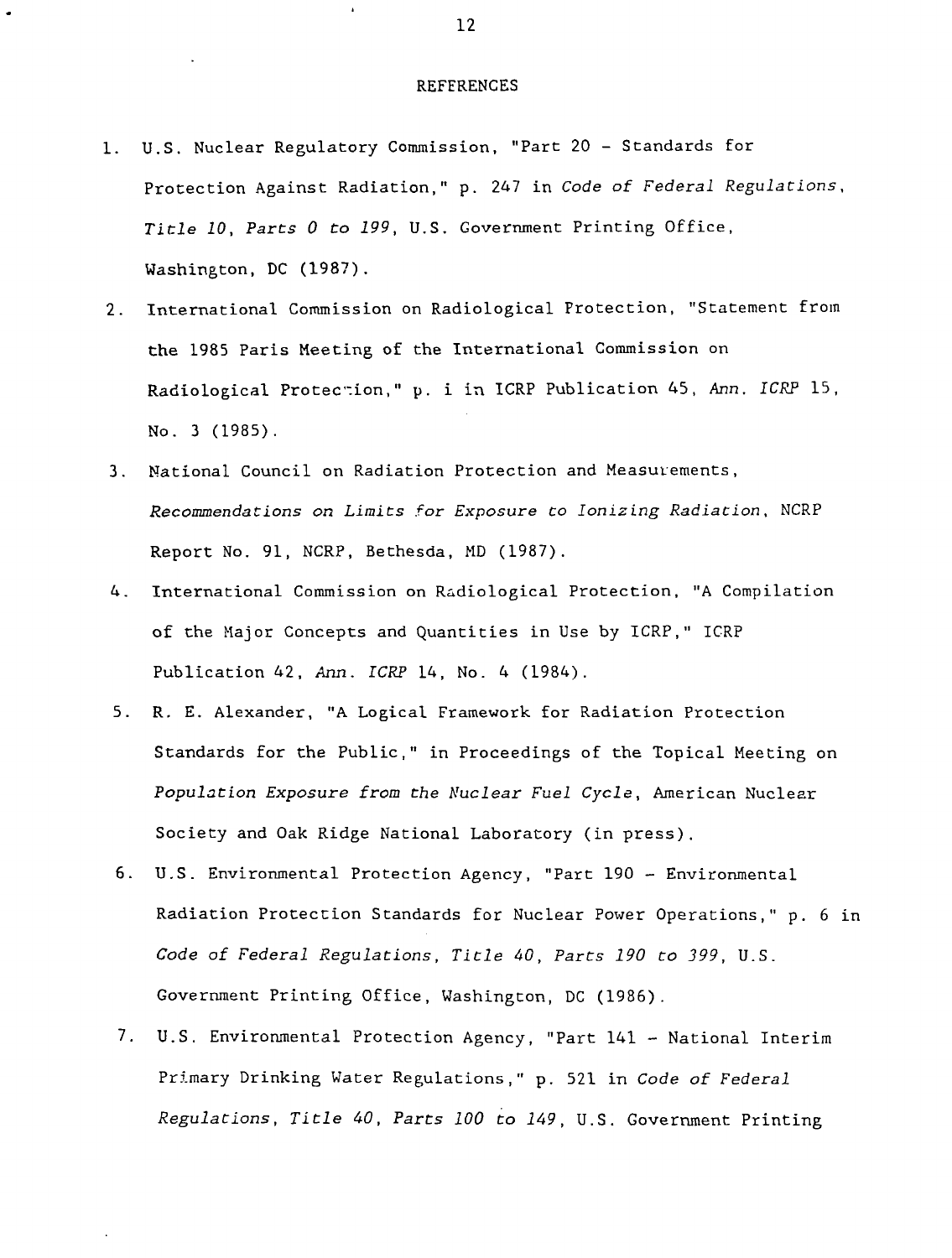Office, Washington, DC (1986).

- 8. U.S. Environmental Protection Agency, "Part 192 Health and Environmental Protection Standards for Uranium and Thorium Mill Tailings," p. 16 in Code of Federal Regulations, Title 40, Pares 190 to 399, U.S. Government Printing Office, Washington, DC (1986).
- 9. U.S. Nuclear Regulatory Commission, "Part 40 Domestic Licensing of Source Material. Appendix A - Criteria Relating to the Operation of Uranium Mills and the Disposition of Tailings or Wastes Produced by the Extraction or Concentration, of Source Material from Ores Processed Primarily for Their Source Material Content," p. 428 in Code of Federal Regulations, Title 10, Parts 0 to 199, U.S. Government Printing Office, Washington, DC (1987).
- 10. U.S. Environmental Protection Agency, "Part 191 Environmental Radiation Protection Standards for Management and Disposal of Spent Nuclear Fuel, High-Level and Transuranic Radioactive Wastes," p. 7 in Code of Federal Regulations, Title 40, Pares 190 to 399, U.S. Government Printing Office, Washington, DC (1986); see also Fed. Registr. 50, 38066 (1985).
- 11. U.S. Nuclear Regulatory Commission, "Part 61 Licensing Requirements for Land Disposal of Radioactive Waste," p. 658 in Code of Federal Regulations, Title 10, Parts 0 to 199, U.S. Government Printing Office, Washington, DC (1987).
- 12. U.S. Environmental Protection Agency, "Part 61 National Emission Standards for Hazardous Air Pollutants," p. 4 in Code of Federal Regulations, Title 40, Parts 61 to 80, U.S. Government Printing Office, Washington, DC (1986).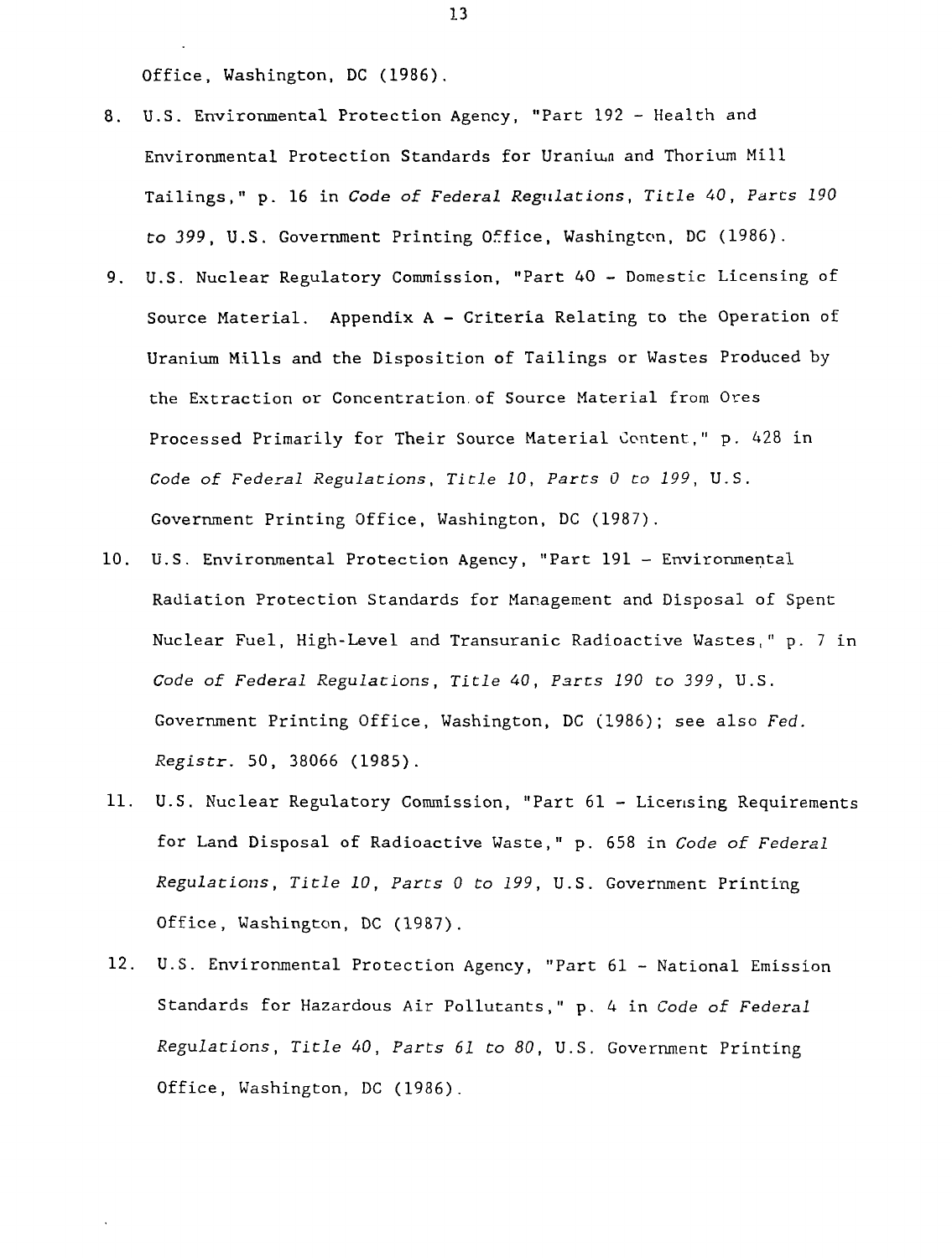- 13. U.S. Environmental Protection Agency and U.S. Department of Health and Human Services, A Citizen's Guide to Radon, OPA-86-004, U.S. Government Printing Office, Washington, DC (1986).
- 14. International Commission on Radiological Protection, "Recommendations of the International Commission on Radiological Protection," ICRP Publication 26, Ann. ICRP 1, No. 3 (1977).
- 15. International Commission on Radiological Protection, "Lung Cancer Risk from Indoor Exposures to Radon Daughters," ICRP Publication 50, Ann. ICRP 17, No. 1 (1987).
- 16. A. L. Sjoreen, D. C. Kocher, G. G. Killough, and C. W. Miller, HLSOIL and DFSOIL — Computer Codes to Estimate Effective Ground Surface Concentrations for Dose Computations, ORNL-5974, Oak Ridge National Laboratory, Oak Ridge, TN (1984).
- 17. U.S. Nuclear Regulatory Commission, Regulatory Guide 1.109. Calculation of Annual Doses to Man from Routine Releases of Reactor Effluents for the Purpose of Evaluating Compliance with 10 CFR Part 50, Appendix I, Washington, DC (1977).
- 18. International Commission on Radiological Protection, "Limits for Intakes of Radionuclides by Workers," ICRP Publication 30, Supplement to Part 1, Ann. ICRP 3, No. 1-4 (1979).
- 19. D. C. Kocher, K. F. Eckerman, and R. W. Leggett, "On the Relationship Between Radiation Standards for the General Public and Limitation of Lifetime Risk," Health Phys. (in press).
- 20. D. C. Kocher, "A Proposal for a Generally Applicable De Minimis Dose," Health Phys. 53, 117 (1987).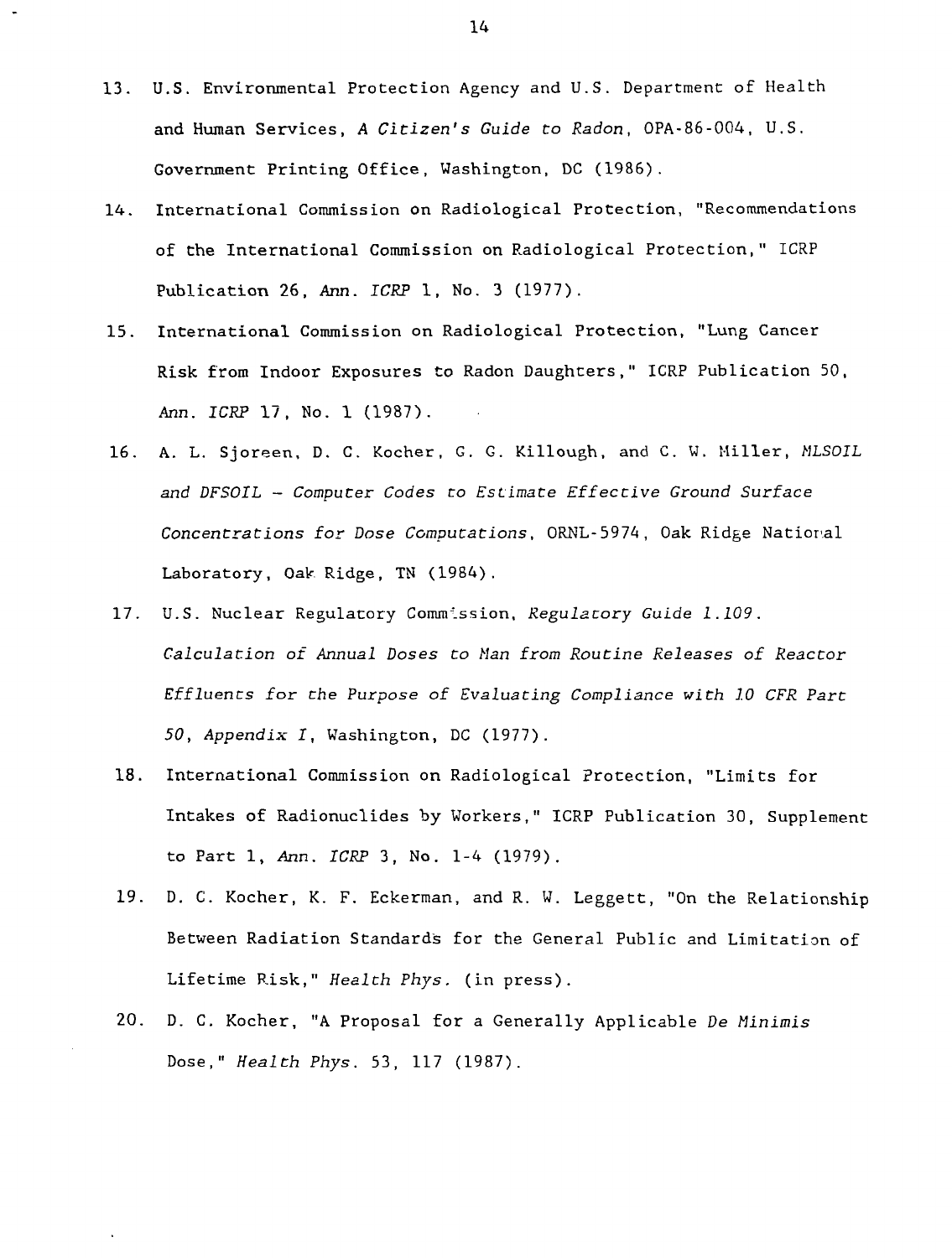| Risk               | Standard                                                     |
|--------------------|--------------------------------------------------------------|
| $3 \times 10^{-2}$ | Radon in homes <sup>a, b</sup>                               |
| $1 \times 10^{-2}$ | Uranium and thorium mill tailings <sup>a, c</sup>            |
| $7 \times 10^{-3}$ | Annual dose equivalent to whole body of 0.5 rem <sup>d</sup> |
| $1 \times 10^{-3}$ | Annual effective dose equivalent of 0.1 rem <sup>e</sup>     |
| $4 \times 10^{-4}$ | Annual dose equivalent to whole body of 25 mrem <sup>f</sup> |
| $6 \times 10^{-5}$ | Ra-226 Tius Ra-228 in drinking water <sup>a, g</sup>         |
| $6 \times 10^{-5}$ | Annual dose equivalent to whole body of 4 mrem $^{5}$        |
| $3 \times 10^{-5}$ | Annual dose equivalent to thyroid of 75 mrem $^{\tt t}$      |
| $1 \times 10^{-5}$ | Annual dose equivalent to bone of 25 mrem <sup>h</sup>       |
| $5 \times 10^{-6}$ | Sr-90 in drinking wate: $a, b$                               |
| $2 \times 10^{-6}$ | I-129 in drinking water <sup>2, <math>\beta</math></sup>     |
| $5 \times 10^{-8}$ | Disposal of high-level wastes <sup>a, i</sup>                |

Table 1. Lifetime risks associated with various radiation protection and environmental radiation standards for the public

 $\bullet$ 

aSee text for discussion of assumptions used in estimating risk.  $b_{\text{Federal}}$  guidance.<sup>13</sup>  $^{\rm c}$ EPA and NRC standards. $^{\rm o, 7}$  $d$ NRC's radiation protection standard.<sup>1</sup>  $e_{\text{Radiation protection standard recommended by ICRP and NCRP.}}$ <sup>2,3</sup>  $f_{\text{Limit contained in several EPA and NRC standards}}$  6,8,10-12

 $E$  EPA standards for drinking water.<sup>7</sup>

 $\mathbf{E}$  $i_{EPA}$  standard.<sup>10</sup>